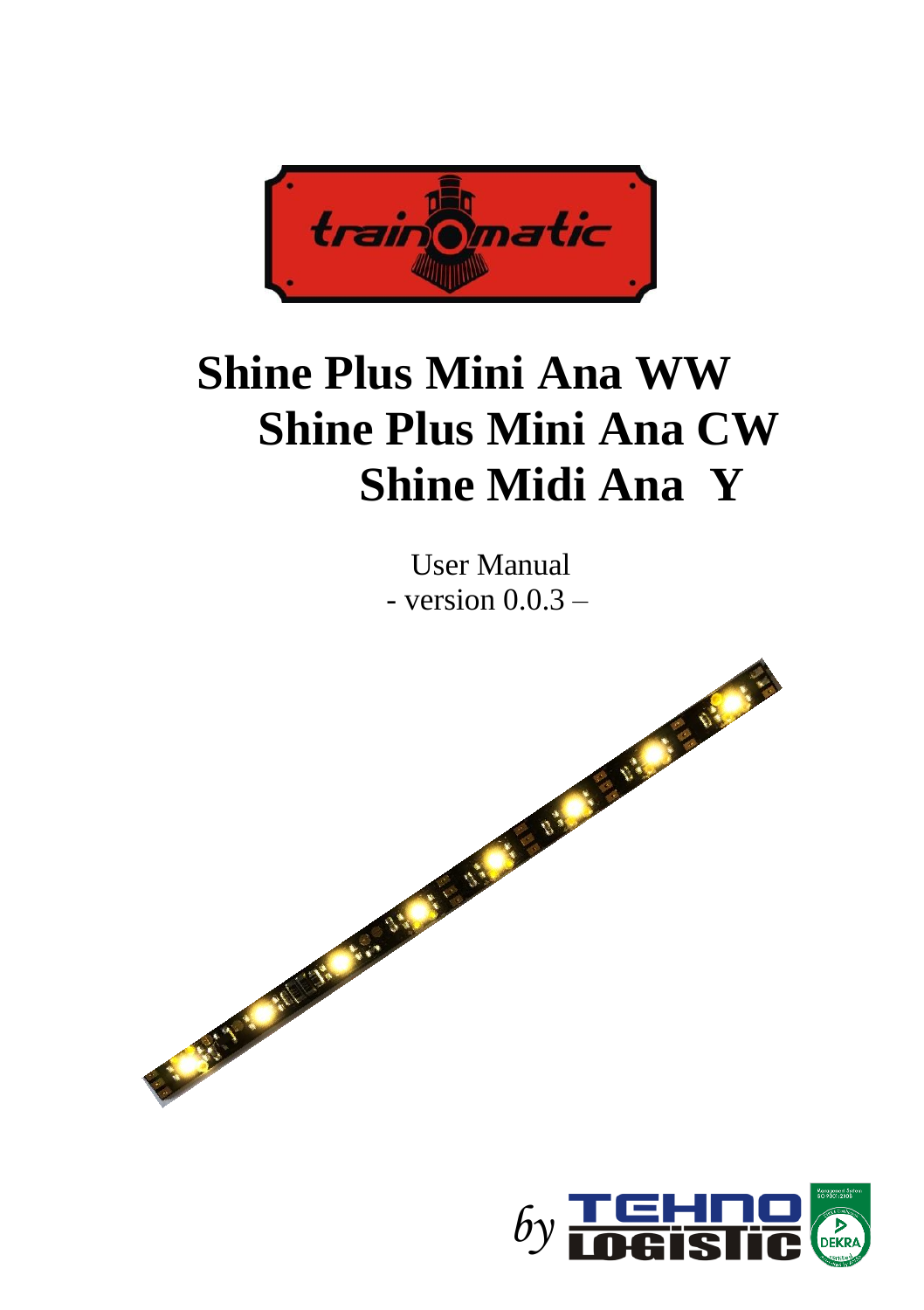

#### **© Copyright 2019 Tehnologistic SRL All rights reserved**

No part of this publication may be reproduced or transmitted in any form or by any means, electronic or mechanical, including photocopying, without the written permission of SC Tehnologistic SRL Subject to technical modification

Please read this manual carefully before carrying out the installation!!! Although our products are very robust, incorrect wiring may destroy the module!

During the operation of the device the specified technical parameters shall always be met. At the installation the environment shall be fully taken into consideration. The device must not be exposed to moisture and direct sunshine.

A soldering tool may be necessary for the installation and/or mounting of the devices, which requires special care.

During the installation it shall be ensured that the bottom of the device should not contact with a conductive (e.g. metal) surface!

### **Content**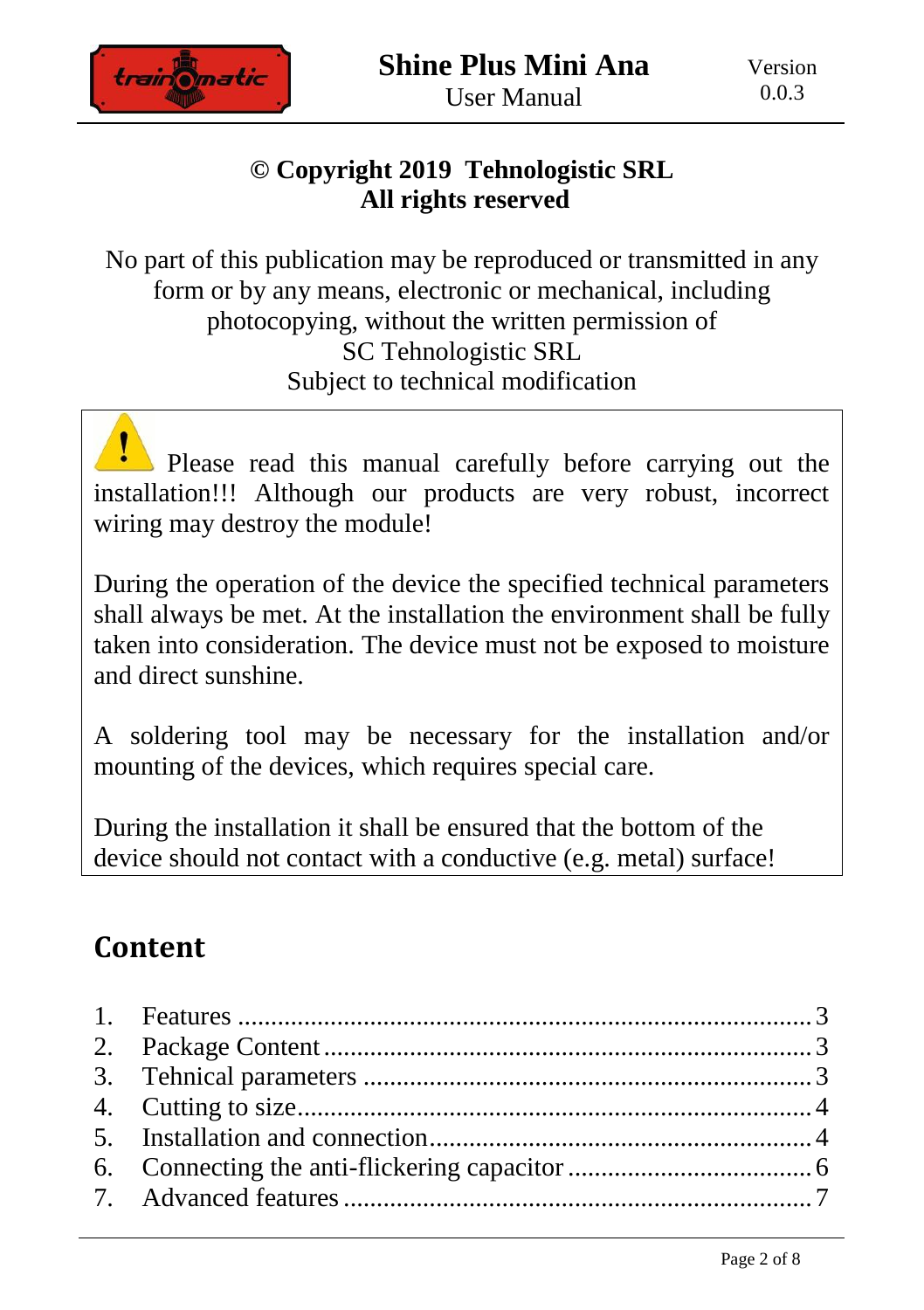

# <span id="page-2-0"></span>1. **Features**

- 8 low current high brightness white/yellow LED lighting module
- suitable for carriage, platforms or buildings interior lighting.
- the module is usable connected to DC/DCC
- external AC/ DC power supply operation also possible
- user adjustable length in 4 aditional steps, max 120 min 60 mm.

Available versions:

Shine Plus Mini Ana Warm White order code tOm 02070327 Shine Plus Mini Ana Cool White ordercode tOm 02070328 Shine Plus Mini Ana Yellow order code tOm 02070334

# <span id="page-2-1"></span>2. **Package Content**

The Shine Plus Mini Ana lighting modules are supplied in transparent plastic bags or blister packs. Check when unpacking the product if the following parts are present: 1 x Shine Plus Mini Ana (Warm White, Cool White or Yellow), 2x 220uF/25V capacitors.

# <span id="page-2-2"></span>3. **Tehnical parameters**

- 8 LEDs
- Size LxWxH: 120 mm x 5.5 mm x 1.5mm
- Maximum current consumption @16Vdc max 30 mA
- supply voltage : 6-24 Vdc

4-16 Vac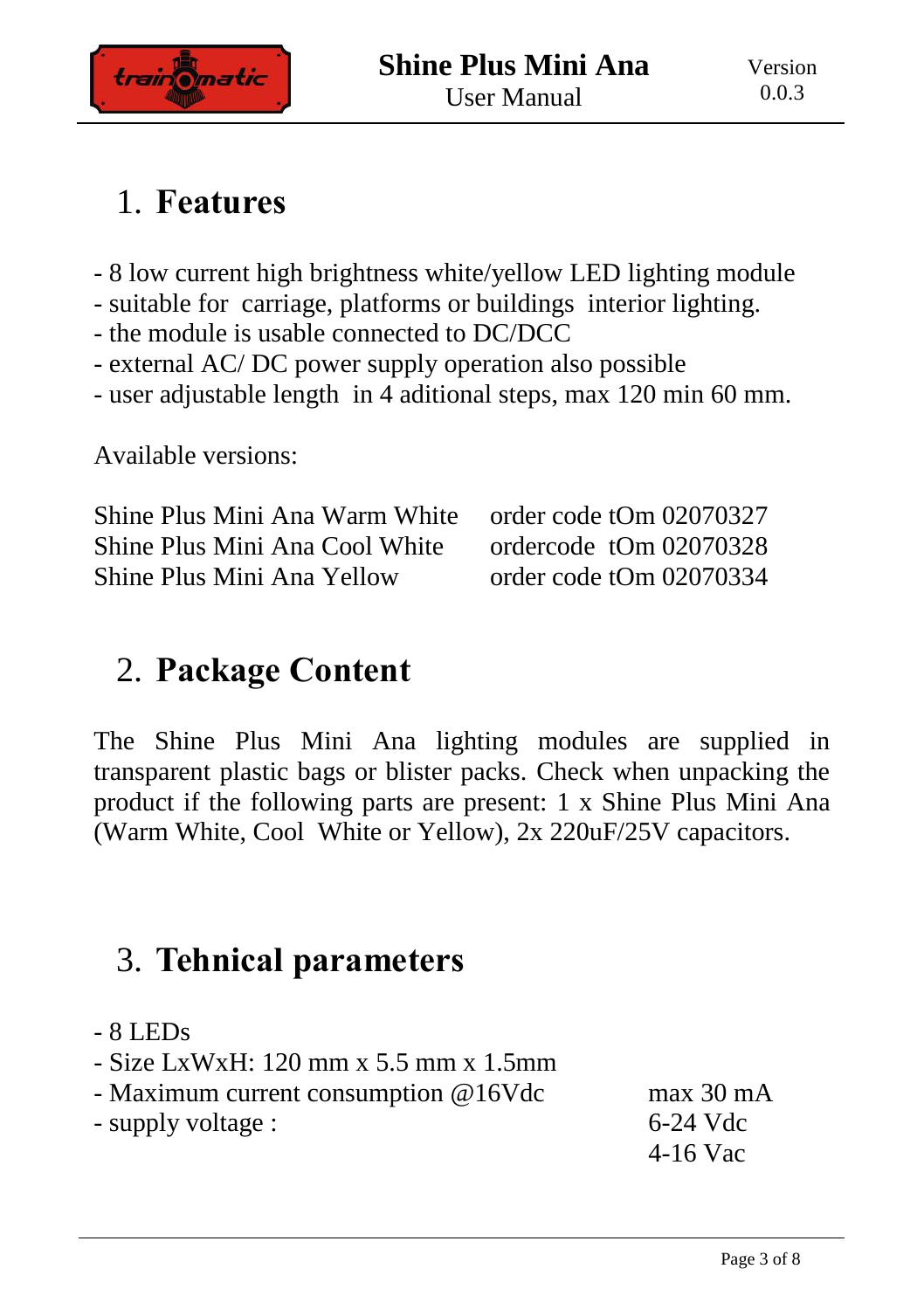

# <span id="page-3-0"></span>4. **Cutting to size**

The operation can be performed at the points indicated in the below illustration. Care shall be taken to not damage the circuit. Use a cutting plier and straight, firm movements for cutting. Clean the debris at the edges of the pcb after the cutting, to avoid short circuits.

<span id="page-3-1"></span>

The connections are available also on the opposite side of the printed circuit board.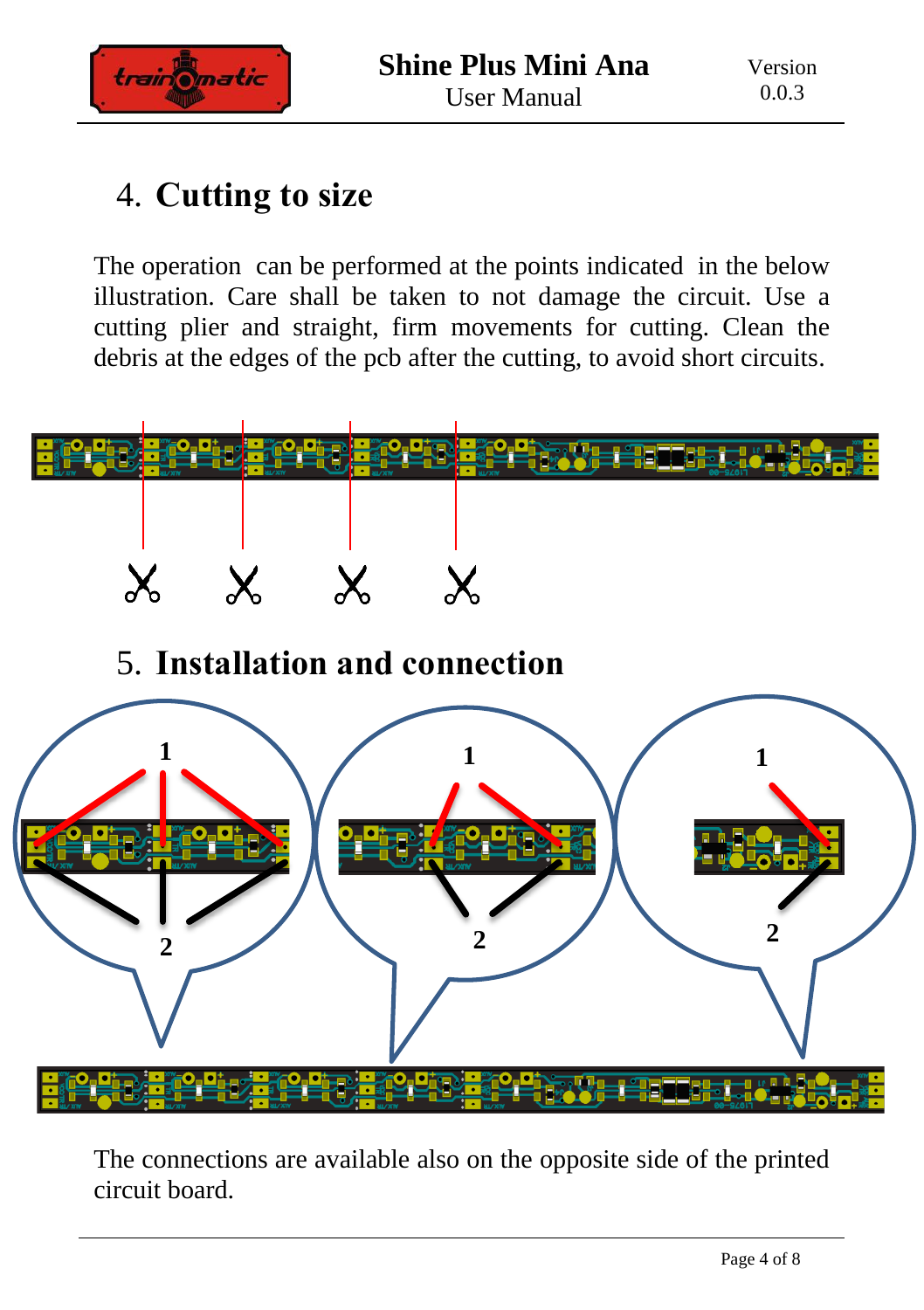

The connections marked with **1** and **2** have to be connected to the DC/DCC track voltage through the use of the current pickups of the carriages. The connections are available at both ends of the module.



Shine Plus Mini Ana Connection points

Connection points numbered with the identical number ( 1 for example) are connected to each other internally. Powering the board can be done with a single 1-2 connection pair. Use the most convenient connection point while wiring the lighting board.

In case of DC operations, the terminals of the Shine Midi Ana 02 module can be wired directly or through a switch to a power supply.



Since the Shine Plus Mini Ana has an internal bridge rectifier, in both connection modes (DC/DCC or power supply connection) the connections marked with **1** and **2** can be interchanged, the polarity of the applied voltage doesn't matter. The usage of an AC power supply is also possible.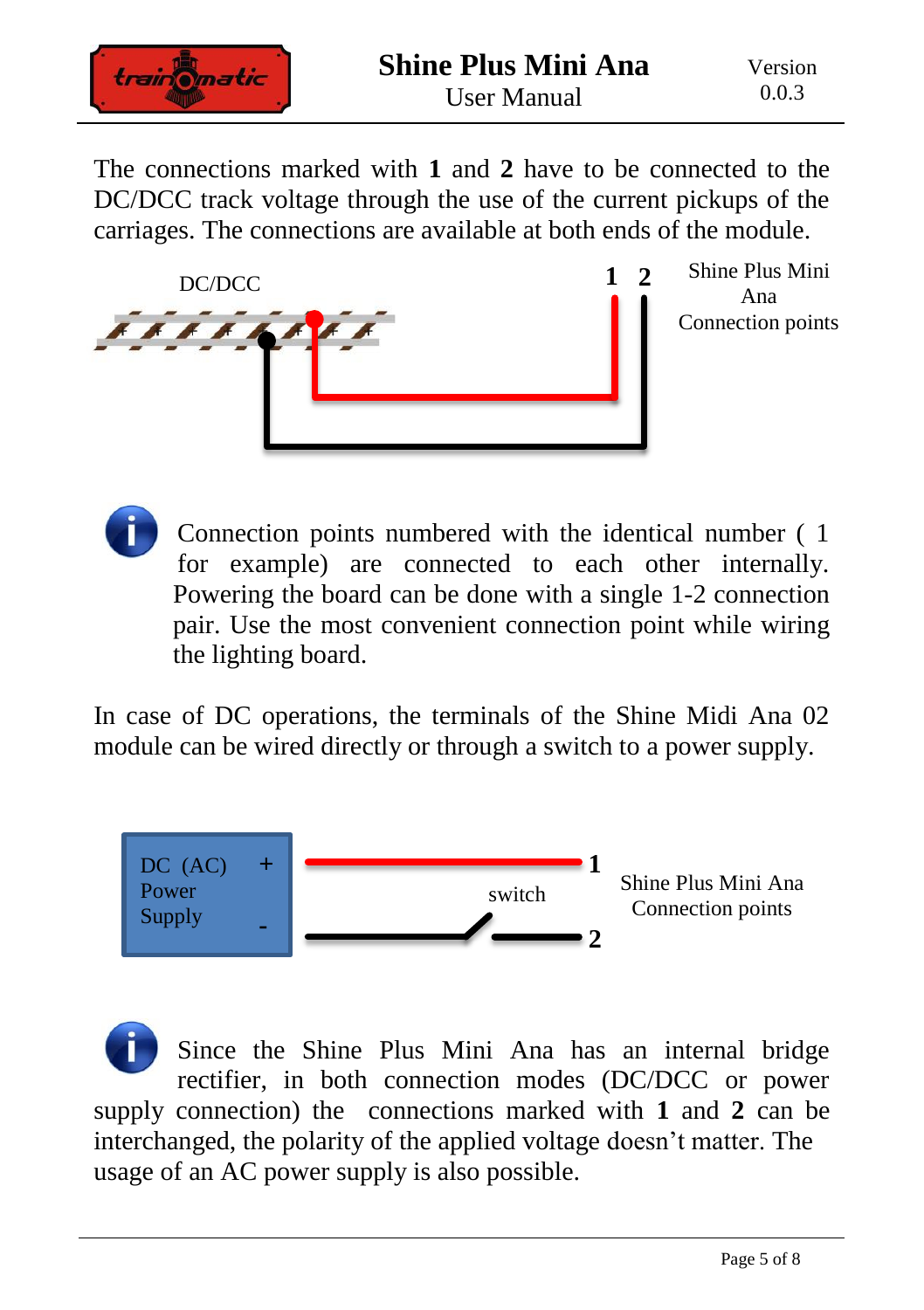

### <span id="page-5-0"></span>6. **Connecting the anti-flickering capacitor**

On both ends of the module, there are available several connections for the anti-flickering capacitors. Please solder the supplied capacitors in the proper position.

The capacitors are polarized electronic devices. Please respect the polarity as indicated! Soldering the capacitors with wrong polarity can damage the module, or/and the capacitors!





**+** connected to any of the connections marked with The positive terminal of the capacitor has to be while the negative terminal to the connection points marked with **-**

The connections are available also on the opposite side of the printed circuit board.

The module can be fixed to the ceiling of the carriage frame by double-sided adhesive tape, or can be holded in place with the help of the Shine Pastic Supports (PS Shine, p/n: tOm 05090102).

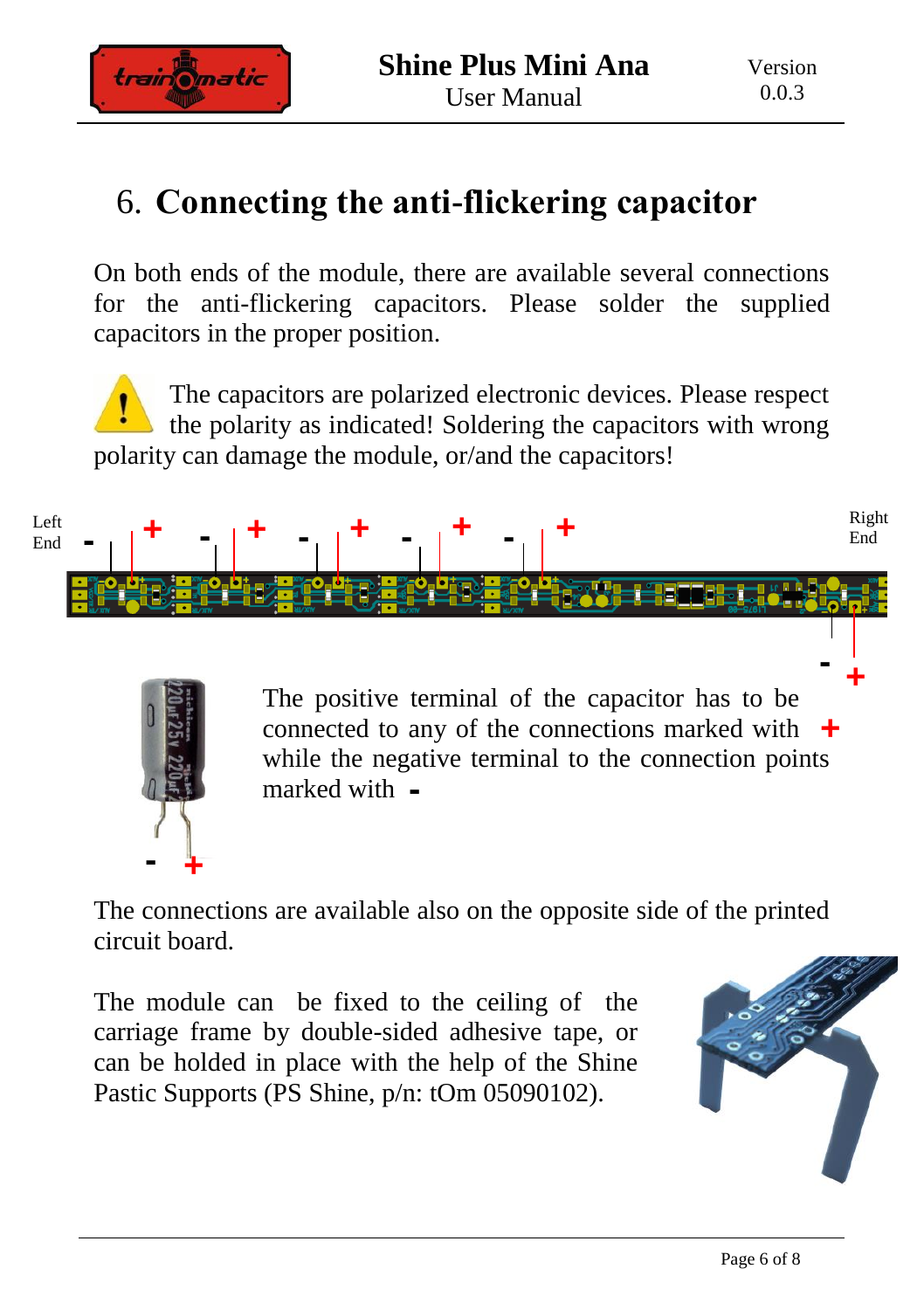

# <span id="page-6-0"></span>7. **Advanced features**

The PCB layout of the Shine Plus Mini Ana module allows the repositioning of the LEDs which results in a better fit in the carriages. The LEDs can be shifted left and right in several positions with  $a \sim 3$  mm pitch, as illustrated below.



For the soldering operations a proper soldering station and soldering skills are required. Incorect soldering can damage or destroy the module. We recommend these operations only for advanced users!

The LEDs are polarized electronic devices, please do not change their polarity during the repositioning!